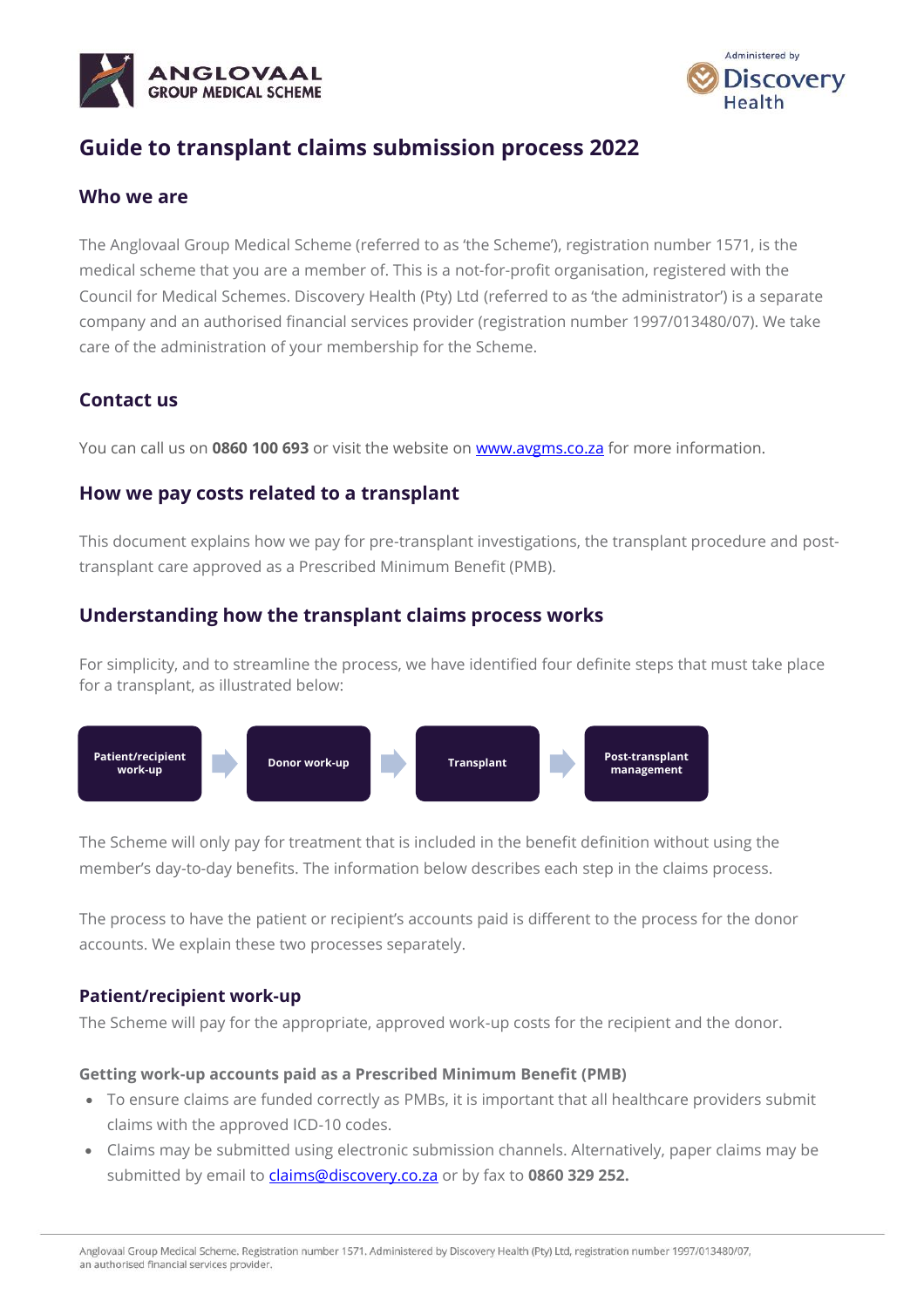



• Proof of payment must be submitted if these claims have been paid for upfront.

### **If we have paid approved accounts from the day-to-day benefits**

In this case, we will pay the amounts back into the day-to-day benefits retrospectively. If the member paid the accounts upfront, we will pay the money back in to the member's bank account if proof of payment is submitted with the claim. If the service provider has not been paid yet and has a payment arrangement with us, we will pay the provider directly.

### **Donor work-up**

#### **Paying the accounts**

- Once a suitable or compatible donor is found, and where appropriate, the transplant coordinator will send us the donor's full name and ID number. We will pay for the tests that are necessary to be done before the surgery to harvest the donor's organ (including X-rays, ECG and blood tests) retrospectively once the transplant surgery has been done.
- The Scheme will only approve and pay for **one** donor work-up.
- The donor does not have to be a member of the Scheme. We pay these accounts as an exception process (outside of the normal claims process).
- In the event that the donor later becomes unsuitable, a letter of motivation is required from the treating doctor for review by a clinical panel. We will notify the member of the outcome of the review.

#### **Getting the donor accounts to us so we can pay them correctly**

- Make sure the accounts are clearly marked as *"Donor account approved as ex gratia"* .
- Ensure that the donor's full name and ID number as well as the recipients Anglovaal Group Medical Scheme membership number reflects on the account.

Please fax the accounts to us on **011 539 2130** or email them to [EXGRATIA\\_APPROVED\\_CLAIMS@discovery.co.za](mailto:EXGRATIA_APPROVED_CLAIMS@discovery.co.za) for payment of the accounts.

# **The transplant**

# **The hospitalisation costs for the transplant surgery will be paid from the member's Hospital Benefit.**

We will pay for the transplant procedure in-hospital from the Hospital Benefit. Members can call us on **0860 100 693** for an authorisation number and we will explain the details of payment at the same time.

### **Post-transplant management**

#### **Certain treatment needed after the transplant surgery may also qualify for payment as a PMB**

After the transplant surgery, treatment is required as part of ongoing management of the condition. The condition being treated may be a PMB and the treatment may be part of the basket of care for that PMB. This may include tests or investigations, chronic medicine and consultations.